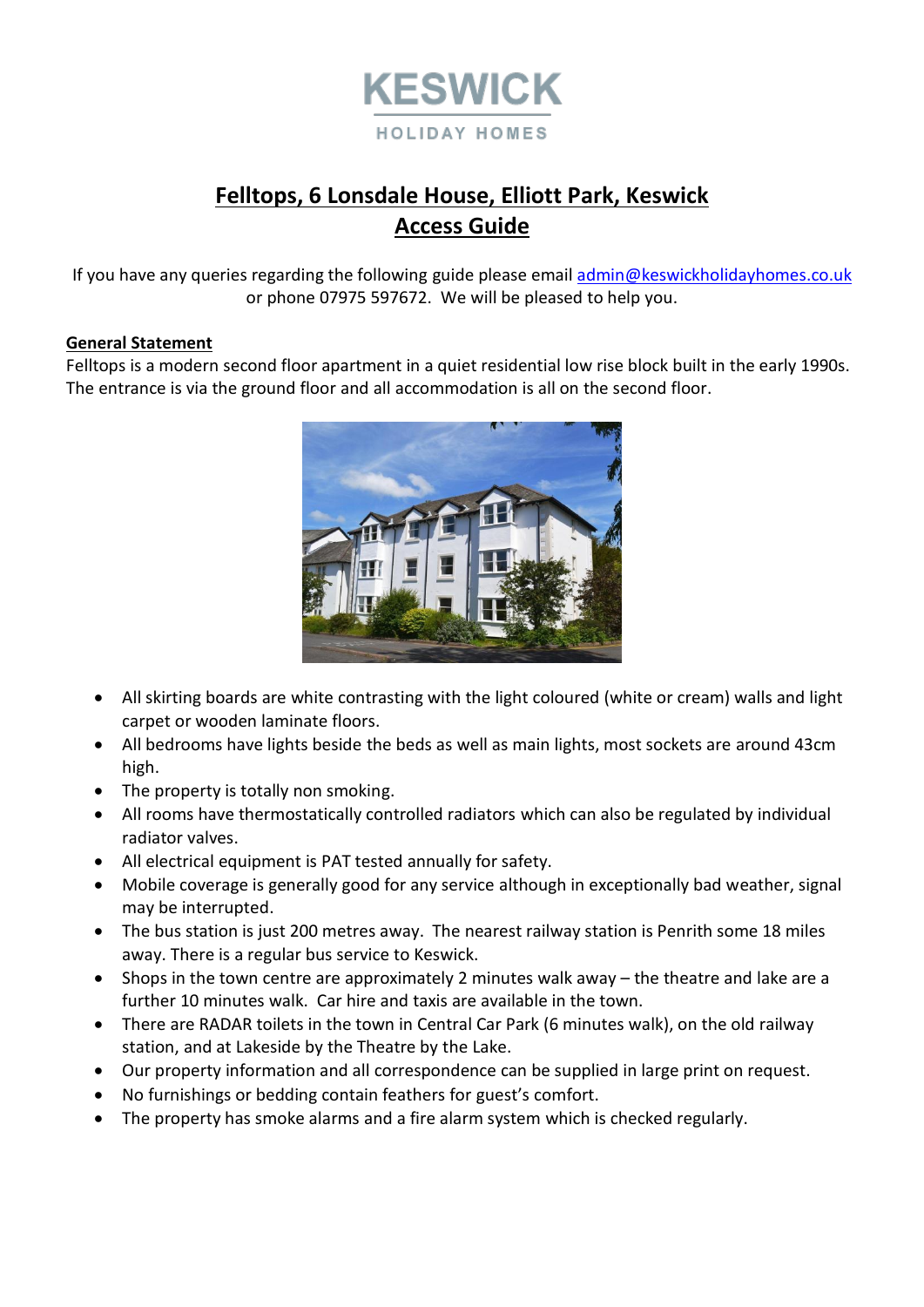



**Property layout**

Total area: approx. 59.8 sq. metres (643.4 sq. feet)

# **Car Park**

Space No 6 is 250cm wide and 5m long. The car park is tarmac and is level. There is a very small 5cm sloping step onto a paved pathway 120cm wide which leads to the entrance to Lonsdale House.

## **Lonsdale House Entrance**

Felltops, no 6 Lonsdale House is accessed through the main entrance of Lonsdale House.

Threshold step over front door is 4 cm high and the main building front door 78cm wide. There is a second internal fire door which is 76cm wide.

The intercom/buzzer for the apartment is 150cm high.



The main building hallway is light, with lots of glass panels and natural light. There are also lights which are triggered by movement and come on automatically. There is also an emergency lighting system when required. The floors are carpeted with short pile durable carpet.

The apartment is situated on the second floor - there are four flights of stairs in blocks of 5,9,7,and 7 stairs respectively. The stairs are 19cm high and 86 cm wide. There is no lift access.

## **Entrance to Apartment 6**

Apartment 6 is to the left hand side of the staircase on the second floor. The front door is 78 cm wide and keyhole height 120cm.

There is a small lobby entrance area with coir matting. There is a boot rack with an integral seat and coat hooks are 166cm high.

## **Hallway**

The apartment hallway is 104cm wide and 120cm in length. All rooms, except the kichen lead off from the hallway.

There is an intercom phone for visitor call at height 117cm.

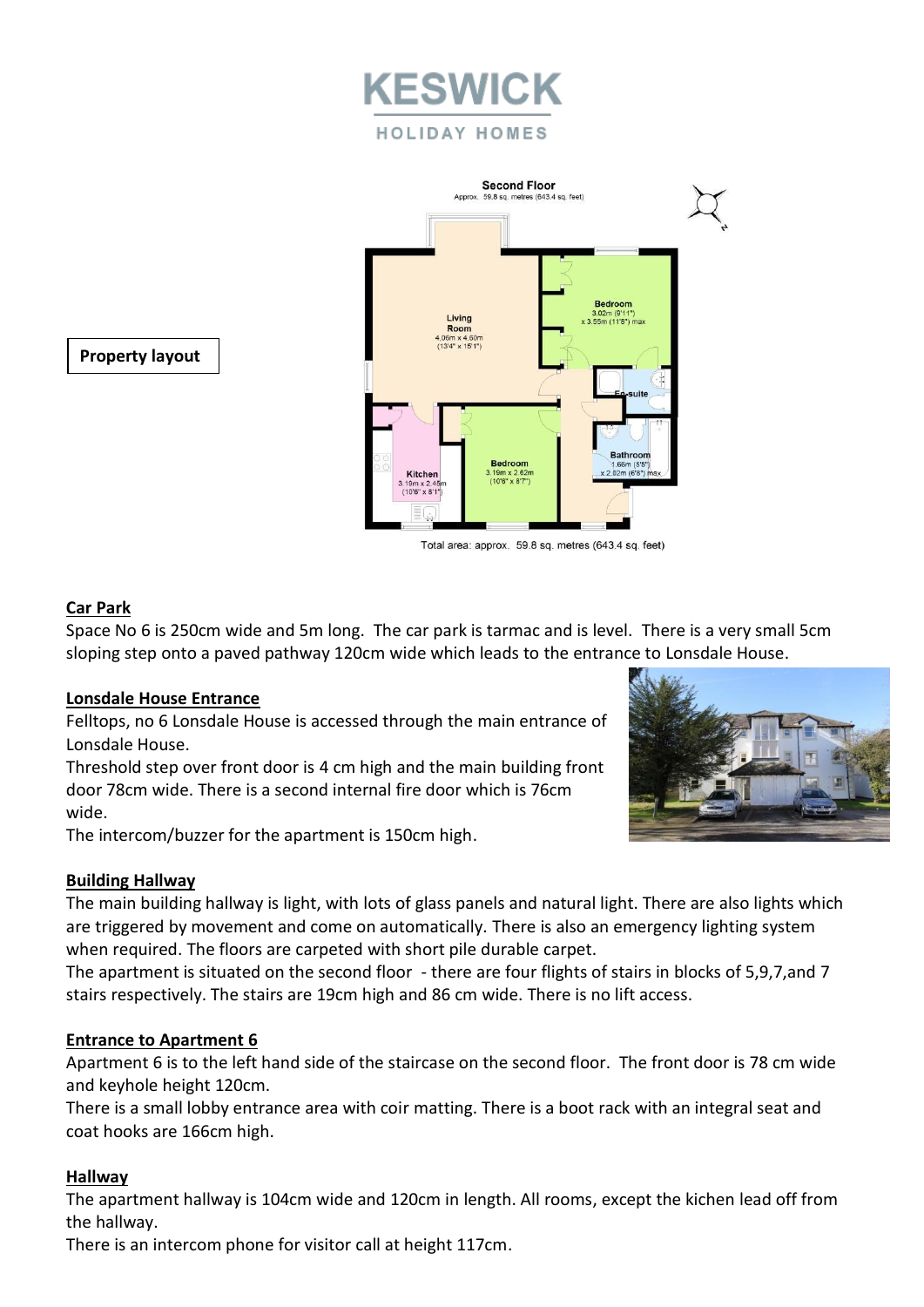

#### **Bathroom**

Door width 69cm Free space 131cm x 104cm Pull light switch 133cm high Floor covering - laminate Toilet height 42cm Toilet roll holder 46cm high Sink 84cm high Bath height 55cm from floor, depth 36cm. Tap height 50cm – at the end of the bath. Half size shower screen opens outwards. Shower over bath. Shower controls 52m high There is no handrail in the bath/ shower



#### **Twin Room**

Door 78cm wide Light switch height 122cm 2 x bedside lamps 2 x 90cm wooden framed single beds, height 54cm Free space between beds 55cm x 162cm Free space at bed end 257cm x 70cm

#### **Double Bedroom**

Door 78cm wide Light switch, 122cm height Double metal framed bed, height 64cm Free space to sides of bed 89cm x 158cm to the right and 81cm x 158cm to the left Free space at bed end 300cm x 98cm

#### **Ensuite Bathroom**

Door width 68cm Free space 131cm x 104cm Pull light switch 122cm high Floor covering - laminate Toilet height 42cm Sink 87cm high with shaver socket and light over at height 190cm. Single shower cubicle with step 29cm high into shower. Shower controls at 110cm high. There is no handrail in the bath/ shower